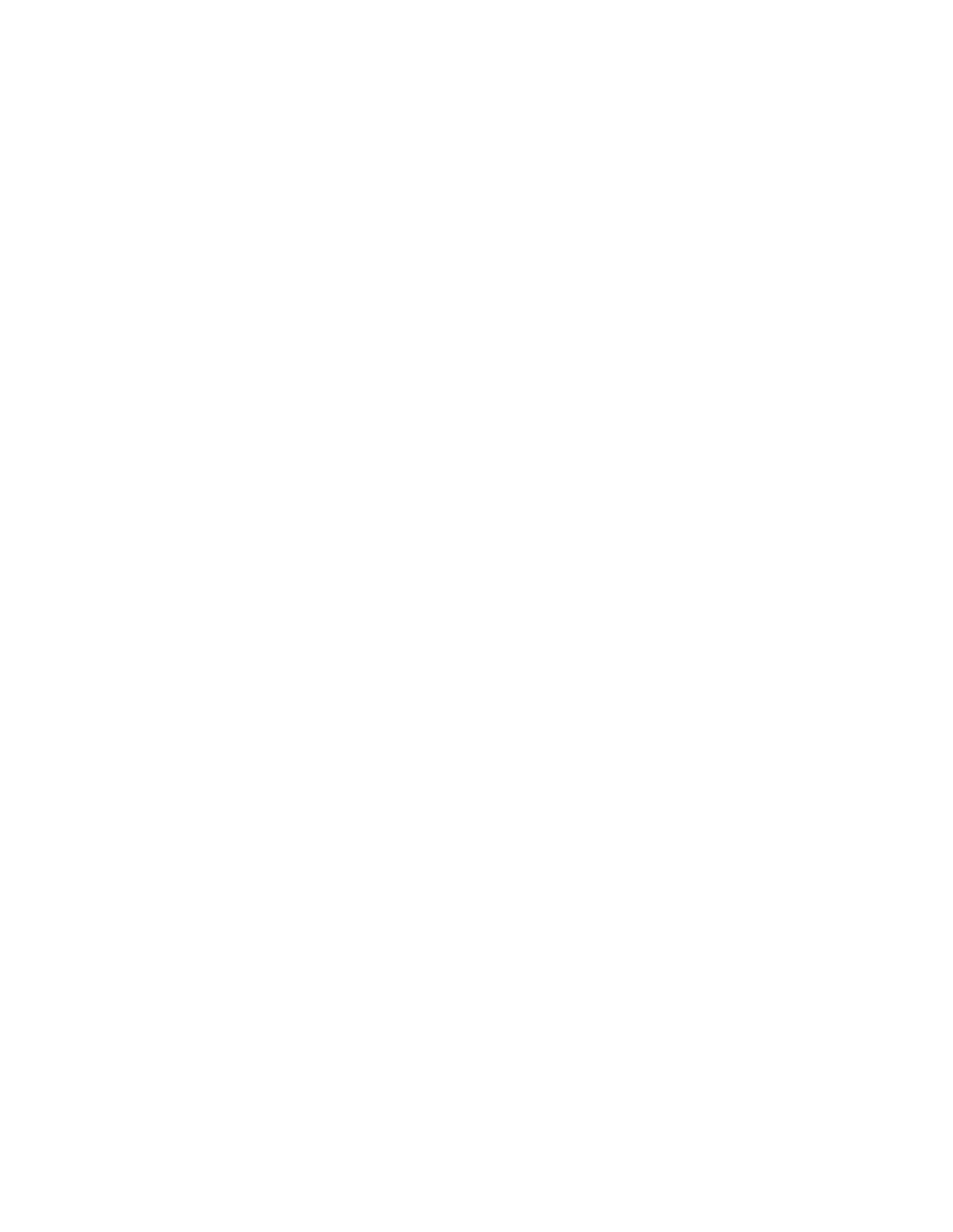<span id="page-2-0"></span>

# IN THIS CONVENTION ISSUE:



**[CONVENTION DELEGATES](#page-4-0)**

How are the voting strength and number of delegates determined?



### **[HOLDING DELEGATE ELECTIONS](#page-7-0)**

Locals should schedule their delegate elections now. After the election, each delegate will be required to be credentialed.



### **[CREDENTIALING REQUIREMENTS](#page-10-0)**

Process required to attend and vote at the 42nd National Convention. It is not too early to start planning.



### **ADDITIONAL TOPICS**

| 2022 Financial Officer Training ScheduleBack cover |  |
|----------------------------------------------------|--|

 **AFGE 42nd National Convention** Walt Disney World Swan & Dolphin Hotel Lake Buena Vista, Florida www.swandolphinmeetings.com Phone: (407) 934-4121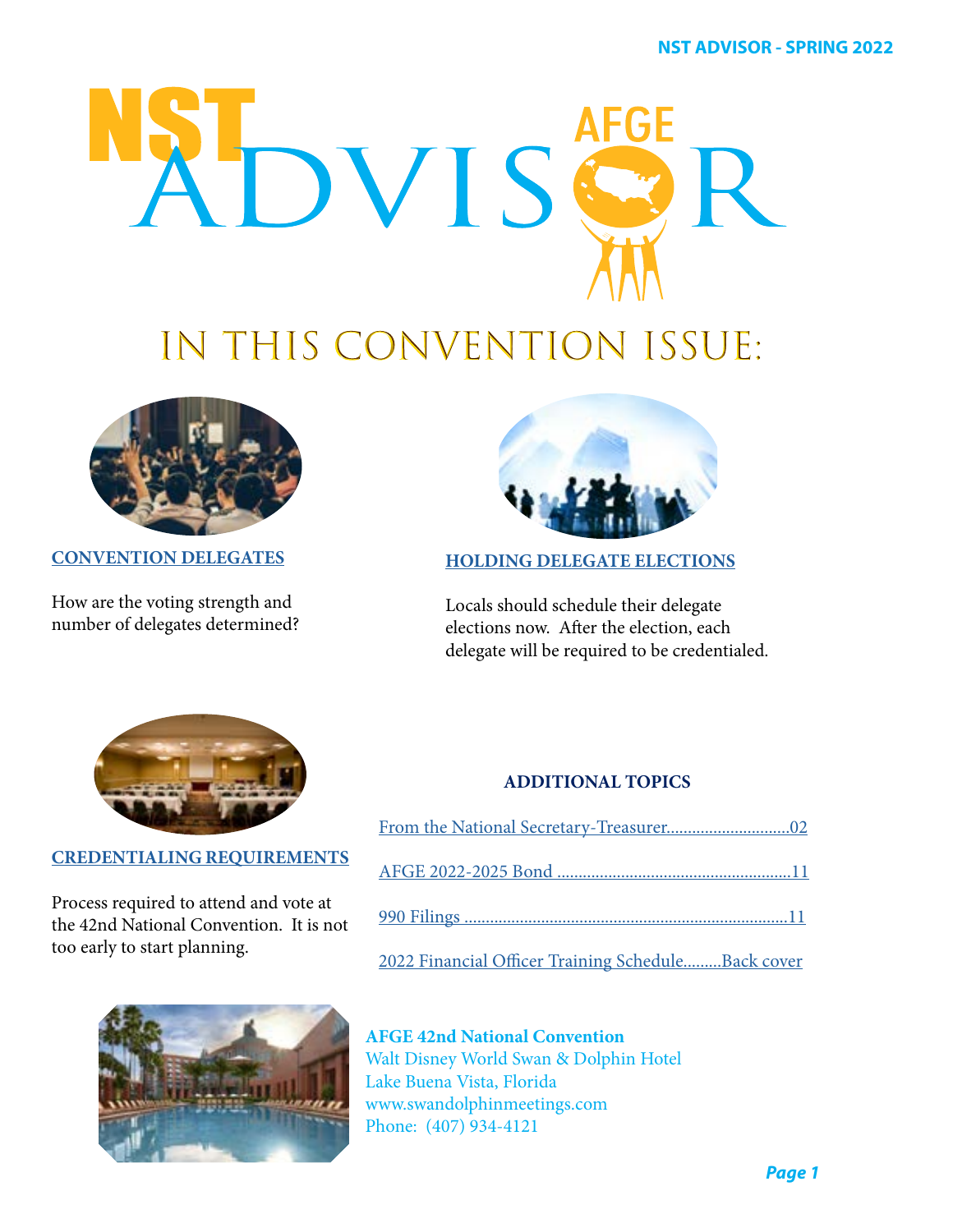### From the National Secretay-Treasurer

<span id="page-3-0"></span>

**Eric Bunn, Sr.** AFGE National Secretary-Treasurer

The last two years have been difficult to say the least. We have endured the coronavirus which brought untimely loss of loved ones and unwanted restrictions, civil unrest in the United States, a contentious presidential election, and conflicts all over the world. As a union, AFGE has endured a lot as well, with attacks on official time, unions being removed from office space and constant attempts to undermine the representation of our members. However, we have endured these challenges and have emerged smarter and stronger than ever.

Likewise, we have made significant improvement as it pertains to AFGE's Financial standing. The Federation sustained two years of net operating gains in 2019 and 2020 of approximately \$11 million each year. And, we are on track to have another year of positive net gains of approximately \$10 million. This is in large part due to the NEC taking great care and consideration in the review and allocation of budgeted expenses. This has ensured that our resources are being maximized in the best way possible for our membership. However, while we have made many strides to financial recovery, there is still much to be done. We need to restructure and reorganize our operations; invest in our building; create a long-term strategy to reduce our post-retirement obligation; and offset inflation.

With this as a backdrop, we are looking forward to the 42nd AFGE National Convention. The convention will be held June 20-24, 2022, at the Walt Disney World Swan & Dolphin Resort in sunny Orlando, FL. I hope that you are as excited as I am for this event. During the National Convention, we elect our National Officers and conduct the important business of AFGE. This is a time that each of us can, and should, make our voices heard on the important issues that will determine the direction of our great union.

This Spring 2022 issue of the NST Advisor is dedicated to the 42nd AFGE National Convention. We have included important information to ensure that our delegates have the necessary information to fully participate. We discuss the convention delegates and how voting strengths are determined. We also discuss holding proper delegate elections and registering your delegates online. Lastly, we discuss credentialing requirements, which will inform you on the process required to attend and vote at the 42<sup>nd</sup> AFGE National Convention.

The staff of the Office of the National Secretary-Treasurer (NST) has been working diligently to prepare for the convention. This staff is critical in the administration of the convention from making eligibility determinations, certifying delegate credentials, reconciling the delegate count and much more. However, they don't do this in a vacuum. This in an endeavor that encompasses many departments at AFGE that work in concert to ensure a productive National Convention.

Again, we look forward to seeing you at the  $42<sup>nd</sup> AFGE$  National Convention!

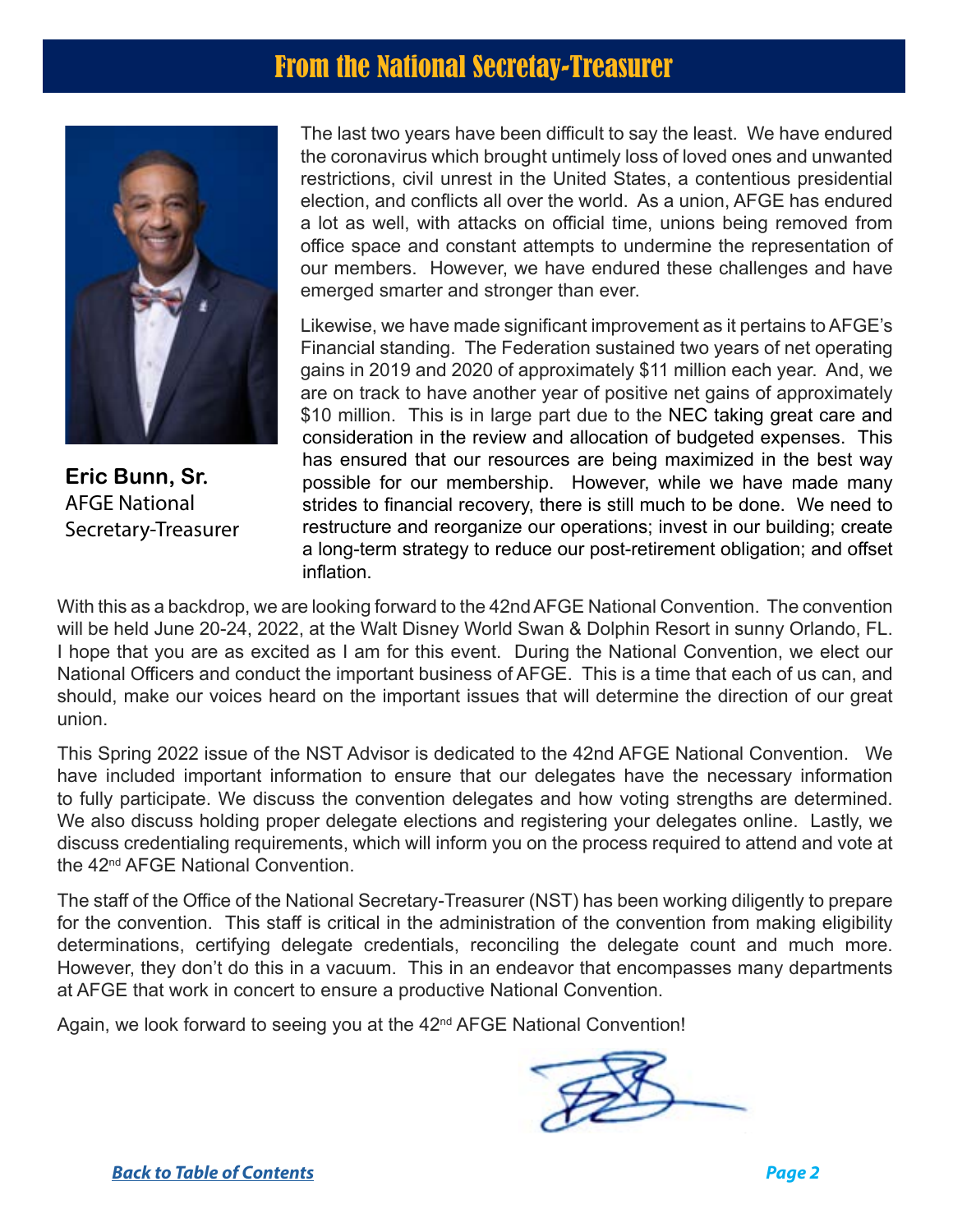# <span id="page-4-0"></span>CONVENTION DELEGATES

### **Types of delegates and how the count is calculated**

Dr. Arla J. Bentley, Deputy Administrator to NST

A delegate is a member elected by a Local or Council membership. The number and types of delegates to attend and vote at the AFGE National Convention is governed by the National Constitution as well as the Local or Council's bylaws.

### **TYPES OF DELEGATES**

The AFGE Constitution defines **four** types of delegates:

- ❖ Delegate by virtue
- Delegate
- ❖ Alternate Delegate
- ❖ Proxy Delegate

### **DELEGATE BY VIRTUE**

A Delegate by Virtue is an elected Local or Council Officer who, just by being elected to said position, will serve as the Local's representative. When members vote for these types of Officer positions in their Local or Council, they are affirming that these individuals will represent them at the National Convention, Caucuses, and Council Conventions as a "Delegate by Virtue." Under the Standard Constitution, Article VI, Section 3, all elected presidents automatically become Delegates by Virtue.

In addition to the president, the bylaws of each Local and Council define which additional Officer position may also become Delegates by Virtue. Please note that Council delegates do not have the right to vote in elections. In filling a vacancy, only a person who is appointed or succeeds from a position in which the person was a delegate by virture may be a delegate by virture in the new position.

### **DELEGATE (REGULAR)**

Regular delegates are elected by plurality vote by the Local's membership in accordance with AFGE's election rules and ranked by the number of votes that they received.

### **ALTERNATE DELEGATE**

Locals are entitled to an equal number of alternate delegates. Alternate delegates may be elected specifically as alternates, but candidates for delegate may be treated as alternates in the order of votes received. However, Alternate Delegates have no voting rights unless they are registered and upgrade to delegate status in the event a delegate is not able to attend.

### **PROXY DELEGATE**

Locals may choose to elect a delegate from another local to represent them at the National Convention on their behalf. These delegates must be elected by name and must be delegates from their own locals. Normally, Locals that cannot afford to send their own elected delegate(s) will send their proxy with another local.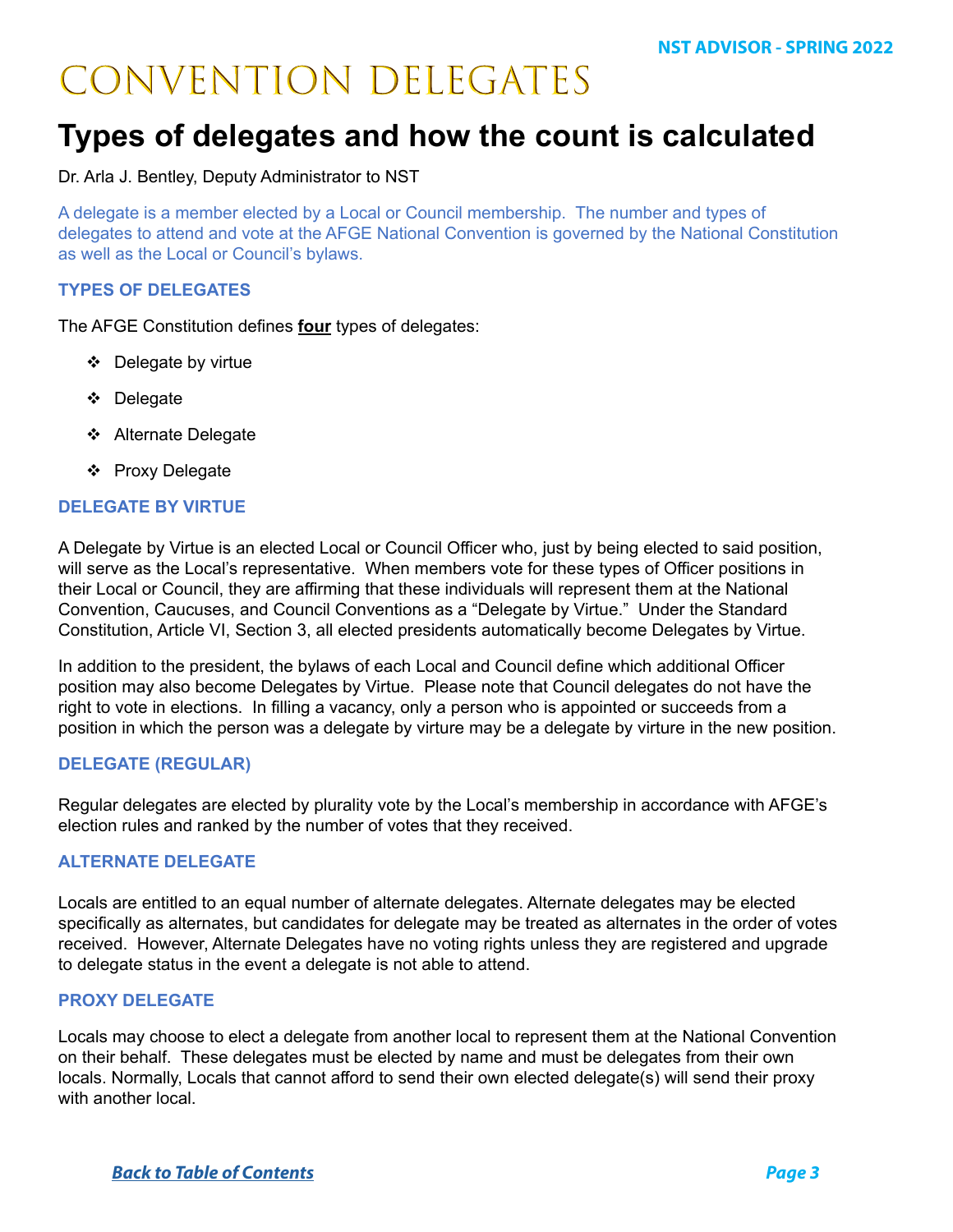### **VOTING STRENGTH**

In calculating the number of delegates, AFGE has used the average number of members (active and retired) on the local's billing statement for each of the 12 months in the period of March 1, 2021 through February 28, 2022, prior to the Convention. For Locals chartered during the 12-month period, the number of delegates is determined by calculating the average for the number of months in existence.

| <b>Months</b>             | Active              |
|---------------------------|---------------------|
|                           | <b>Member Count</b> |
| March                     | 150                 |
| April                     | 163                 |
| May                       | 169                 |
| June                      | 199                 |
| July                      | 244                 |
| August                    | 250                 |
| September                 | 250                 |
| October                   | 257                 |
| November                  | 259                 |
| December                  | 277                 |
| January                   | 280                 |
| February                  | <u>315</u>          |
|                           | 2,813               |
| Number of Months / 12     | 12                  |
| Voting Strength (Rounded) | 234                 |

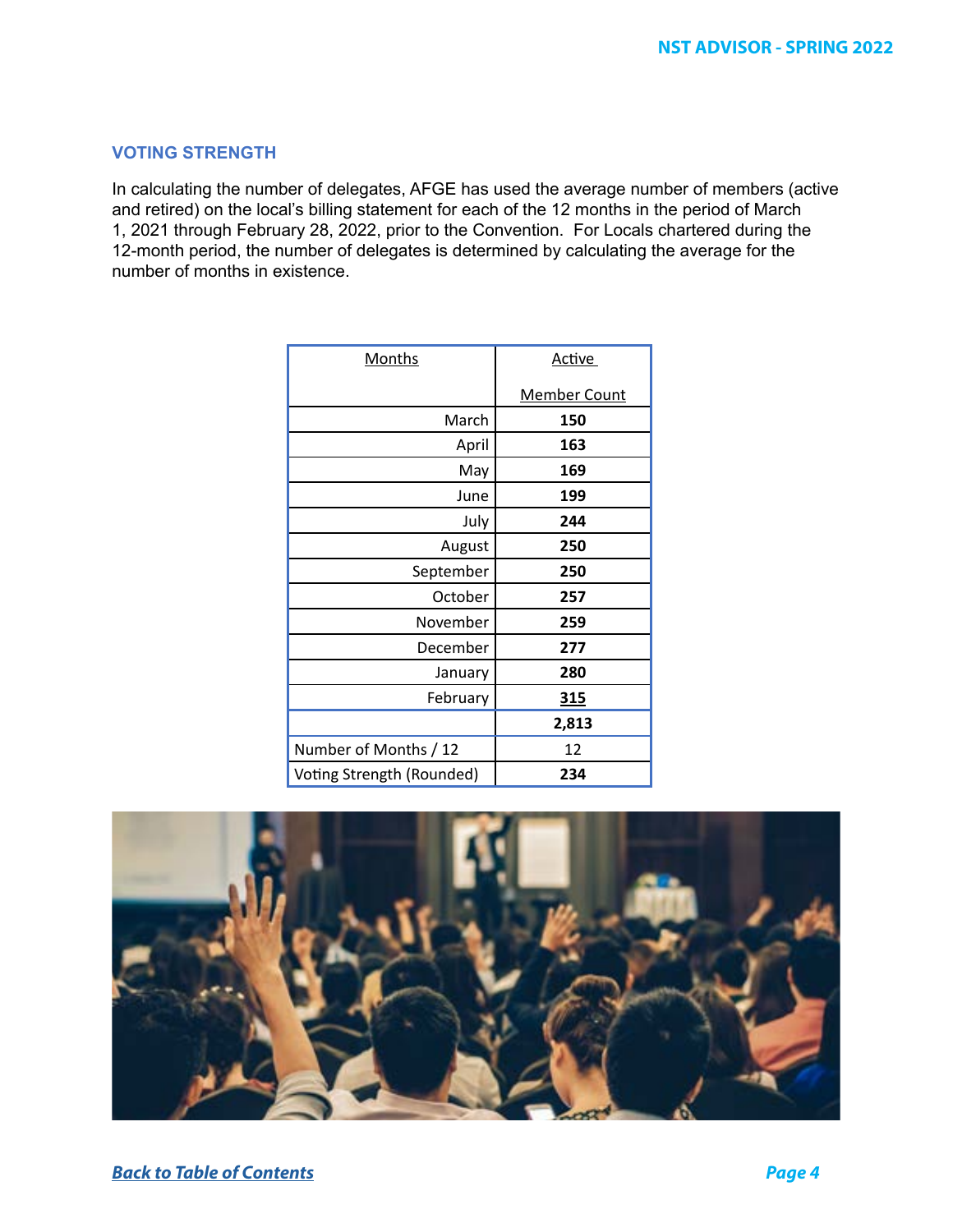For example, a Local with the following membership will have a voting strength of 234, calculated as follows:

### **NUMBER OF DELEGATES ALLOWED**

| <b>Voting Strength</b>                                                  |           | # Of             |
|-------------------------------------------------------------------------|-----------|------------------|
| <b>FROM</b>                                                             | <b>TO</b> | <b>Delegates</b> |
| 0                                                                       | 100       | 1                |
| 101                                                                     | 200       | 2                |
| 201                                                                     | 300       | 3                |
| 301                                                                     | 400       | 4                |
| 401                                                                     | 501       | 5                |
| 501                                                                     | 750       | 6                |
| 751                                                                     | 1,000     | 7                |
| 1,001                                                                   | 2,000     | 8                |
| 2,001                                                                   | 3,000     | 10               |
| Each 1,000, or portion thereof, above<br>3,000 an additional 1 delegate |           |                  |

Once the Local's voting strength is determined, the number of delegates can be calculated. Article VI, Section 2 of the AFGE Constitution governs the number of delegates.

In the above example, the calculated voting strength of the Local was 234. Evaluating the 234-voting strength equates to 3 delegates. As explained, at least one of the three delegates will normally be the Local president as a Delegate by Virtue. The other two delegates may be other delegates by virtue of office designated by the Local's Constitution and Bylaws or will need to be elected.

### **ALLOCATION OF VOTING STRENGTH**

In elections and when taking certain votes on the convention floor, a Local may vote its voting strength. Using our example above, the voting strength is allocated equally among the three delegates. The president is allocated any remaining amount. Following the example above, the three delegates would each have 78 votes. Since 234 is divisible by three, no additional amount is allocated to the president.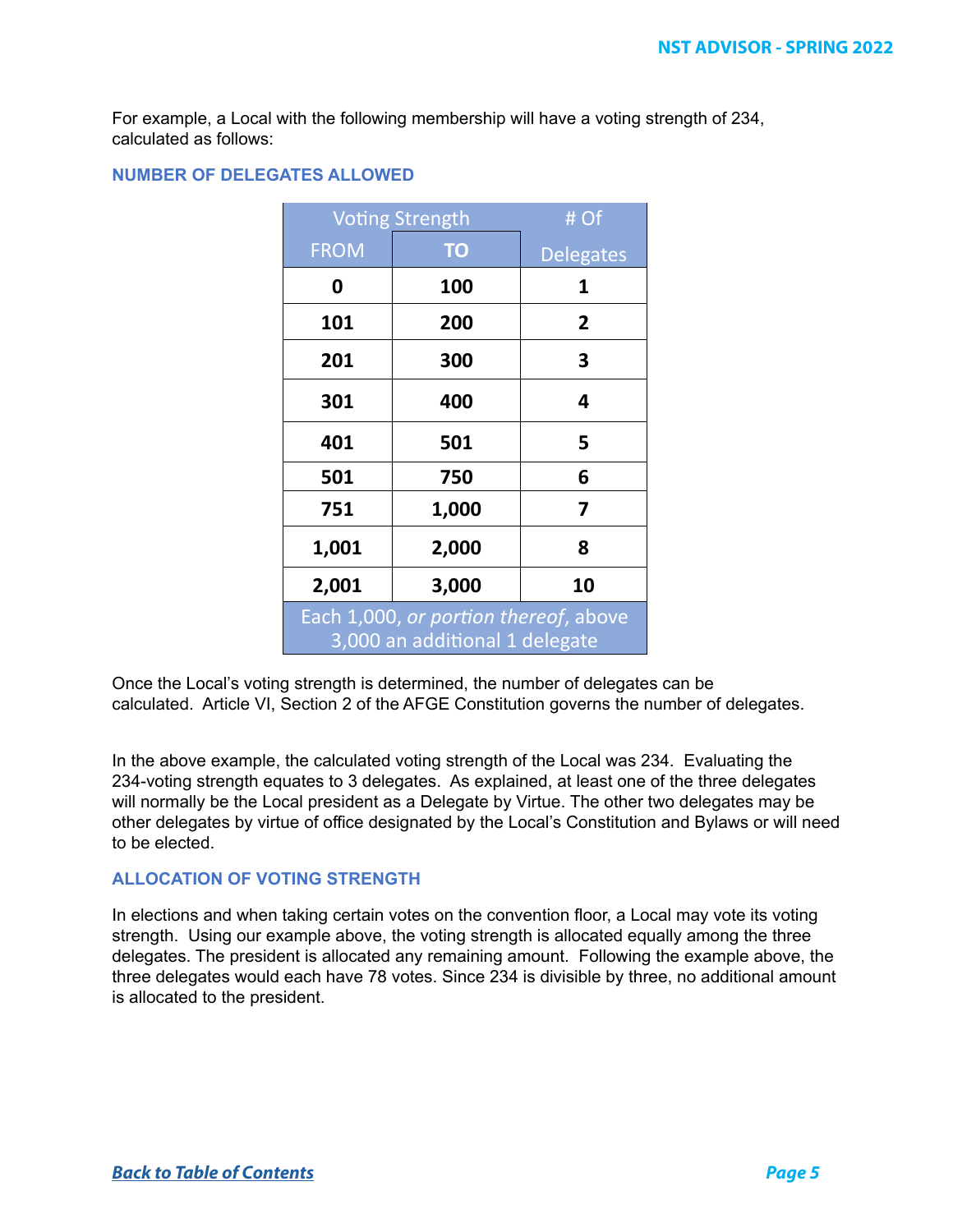# <span id="page-7-0"></span>HOLDING DELEGATE ELECTIONS

by John Thompson, Associate General Council, AFGE General Counsel's Office

Electing local delegates, including local officers who are designated by your bylaws as delegates by virtue of office, is the most important part of the credentialing process. At every National Convention and district caucus, the credentials committee has been forced to deny locals representation or to deny them a portion of their voting strength because they failed to elect their delegates properly.

AFGE National elections fall under Title IV of the Labor-Management Reporting and Disclosure Act (LMRDA). Title IV requires that AFGE's delegates be properly elected to vote in AFGE National elections. However, you don't need to worry about reading the LMRDA, since nominations and elections are governed by Appendix A of the AFGE National Constitution, which incorporates and satisfies the applicable legal requirements.

Electing delegates is virtually identical to electing other officers, so I am going to summarize the election process. For a more in-depth discussion of conducting



an election, please consult the AFGE Election Manual, which is available on the AFGE website.

The single most important factor in conducting a successful election, i.e., an election that withstands protests, is the quality of the local's list of membership addresses. Locals should attempt to update their members' contact information on an ongoing basis, especially during the two to three months before the actual election process starts. Use email or postings to alert members to update their addresses or reach out to them individually, especially where members' address information is clearly bad. Document your efforts. This will help in the event of a Department of Labor investigation.

The first step your local should take in the election process is to select an election committee; the manner of creating an election committee should be specified in the local Bylaws. The election committee should consist of at least three people, but if it is larger, it should have an odd number of members. No member of this election committee can be a candidate. The election committee should select a chair from amongst its members. The committee has the authority to make the major decisions in the election process, including setting the dates and times and places of the nominations and election. Among the first tasks of the election committee is to rent two post-office boxes for handling its correspondence and ballots (mail or absentee) and to familiarize themselves with the AFGE Election Manual.

The local's officers, particularly the President and Treasurer, have a responsibility to cooperate with the committee, and cannot interfere with or usurp the decisions of the committee, though the members still control how the election is funded. The local's officers should help the election committee to update the local's membership list and the members' addresses—the single most important action to ensure a smooth election.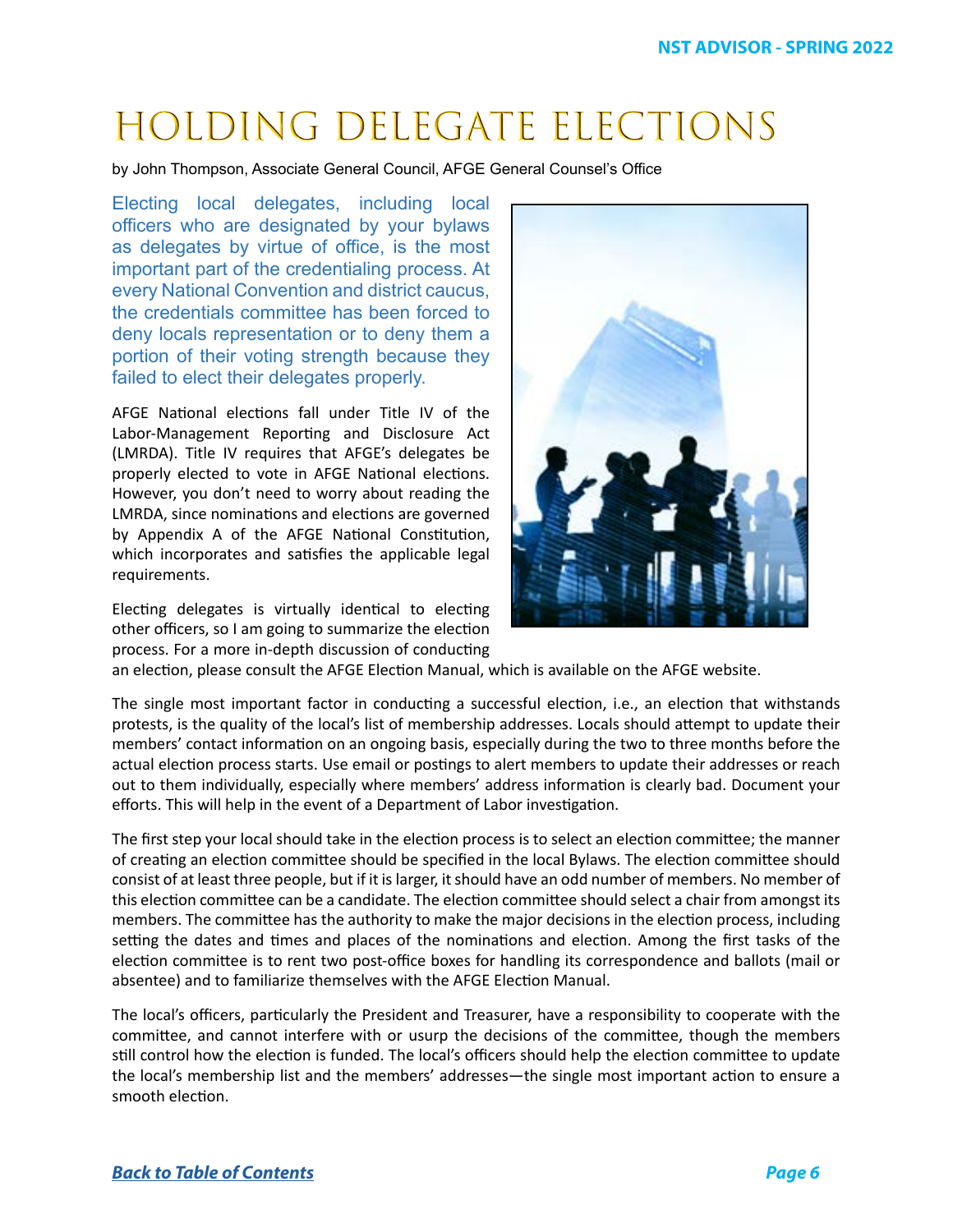Another responsibility of the election committee is to draft campaign and election rules. The most important rules to include regarding campaigning are the following:

- 1. Every candidate has a right to campaign, so long as he or she does so without the use of employer (including employers other than the agency you work for) or union (including any union, AFGE or other) funds or resources;
- 2. The election committee must comply with all reasonable and timely requests of the candidates to distribute their campaign literature to members, at the candidate's expense, and to provide the same opportunity to all candidates; and
- 3. Each candidate is entitled to have an observer, who is a member of the local, present at all stages of the election, such as when the ballots are picked up from the P.O. box or counted.
- 4. All candidates must be treated equally.

### **NOMINATION NOTICE**

Locals must give at least ten days' written notice prior to the nomination meeting or deadline for submission of nominations by mail (or electronic means). The notice must inform the members of the following information:

- 1. that delegates are to be elected;
- 2. the term of office of the delegates;
- 3. the date, time, and place of any nomination meeting, or the deadline for mailed nominations and the method of making and accepting nominations; and
- 4. the eligibility requirements for holding office:
	- a. in good standing (current in dues).
	- b. being a member of an AFGE local for at least one year (this does not apply to newly formed locals).
	- c. not being a member in any labor organization not affiliated with the AFL-CIO.

As a part of the delegate election process, members should also decide (by vote):

- 1. whether the local will send delegates to the Convention;
- 2. and if so, whether the local will elect its full complement of delegates (the membership could vote to elect a lesser number of delegates)

The nomination notice must be timely to provide members with a reasonable opportunity to nominate candidates. Therefore, the notice can be emailed or conspicuously posted (where every member has an opportunity to see it), rather than mailed. If the local doesn't have every member's email address, to the local should mail the notice.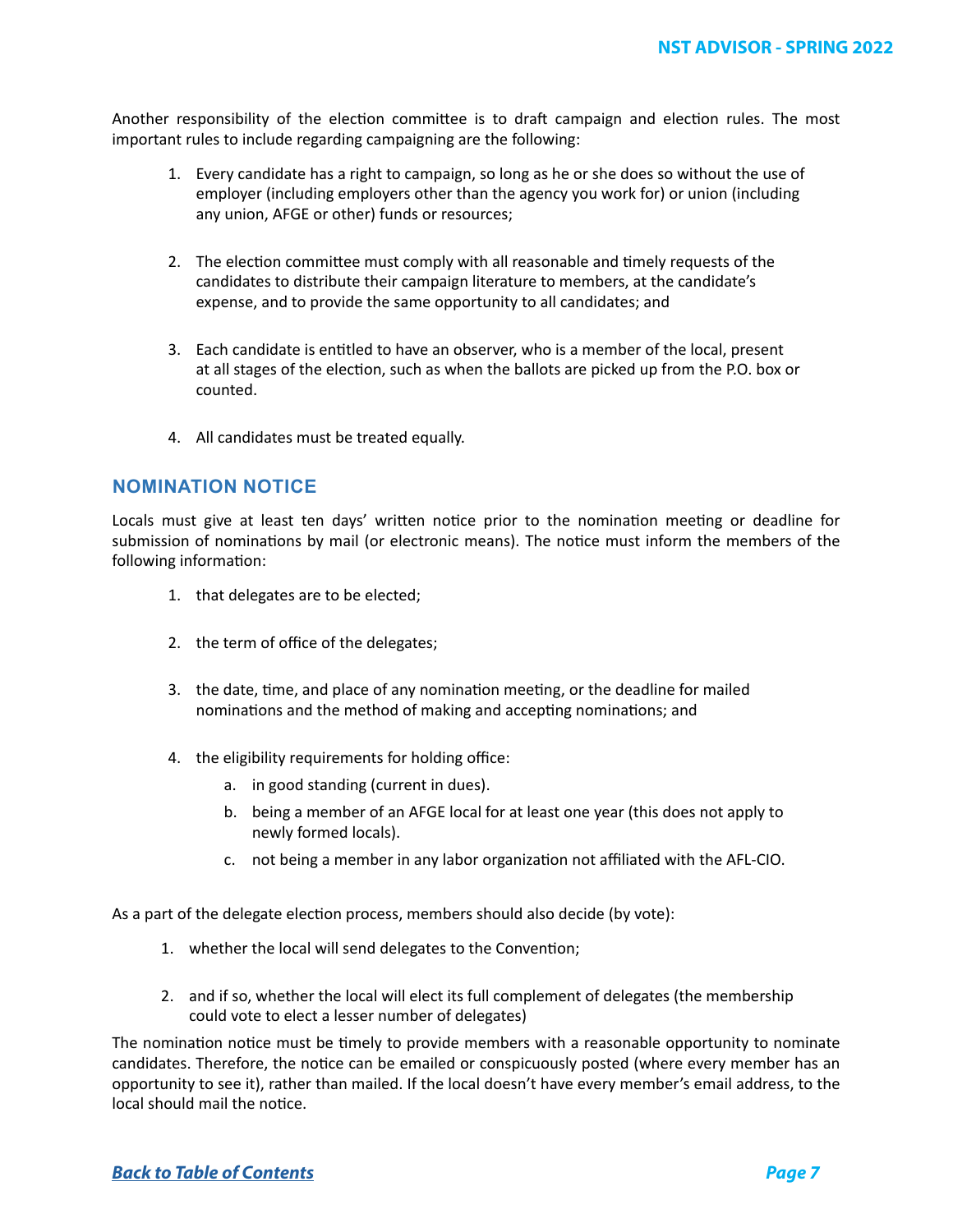### **ELECTION NOTICE**

Whether the elections use mail or manual ballot, all must be conducted by secret ballot. The local must mail (no posted notice and no email) notice of the election to each member at his or her last known address at least fifteen days before the election.

### **ELECTIONS BY MAIL**

If the local is conducting its election by mail, this notice may include the actual ballot that will be used for voting. The voting instructions should call for the return of the ballot at a date a minimum of fifteen days later. Mailed ballots should include an envelope addressed back to the election committee and an otherwise blank envelope labeled "Secret Ballot."

### **ELECTIONS AT A MEMBER MEETING**

If a local conducts nominations and elections in one meeting, the local must mail out a combined nomination and election notice. The notice must satisfy the requirements of both nomination and election notices, which means that the local must give at least fifteen days' notice by mail.

### **ONLINE ELECTIONS**

During the COVID-19 Pandemic, there were a lot of successful attempts to move business online. Unfortunately, after the 2020 District Caucuses, the Department of Labor has told AFGE that online elections do not meet the statutory requirement of a secret ballot. As a result, AFGE can't recommend conducting any elections online. Locals can still conduct nominations via online platforms.

### **ELECTION RESULTS**

In either manual or mail ballot elections, when either the polls have closed or the deadline for returning ballots has passed, the election committee must count the ballots. The election committee should count each vote where the voter's intent is clear, and the ballot remains secret. Write-in votes are prohibited because they compromise the secrecy of the ballot.

Unlike officer elections, delegates (other than delegates by virtue of office) need only be elected by a plurality vote, meaning that the candidates who receive the most votes become delegates, whether they receive the majority of the votes cast or not. Unless the local has specific rules regarding electing alternate delegates, those candidates who do not receive enough votes to get a delegate position should be considered alternate delegates in order of the number of votes received.

An election is a complicated process. I strongly encourage you to give the local enough time prior to the Convention so that everything can be done correctly. I again refer you to the AFGE Election Manual. If you need any further assistance in conducting your election, please contact your district office. Staff from the General Counsel's Office are available for guidance at (202) 639-6424.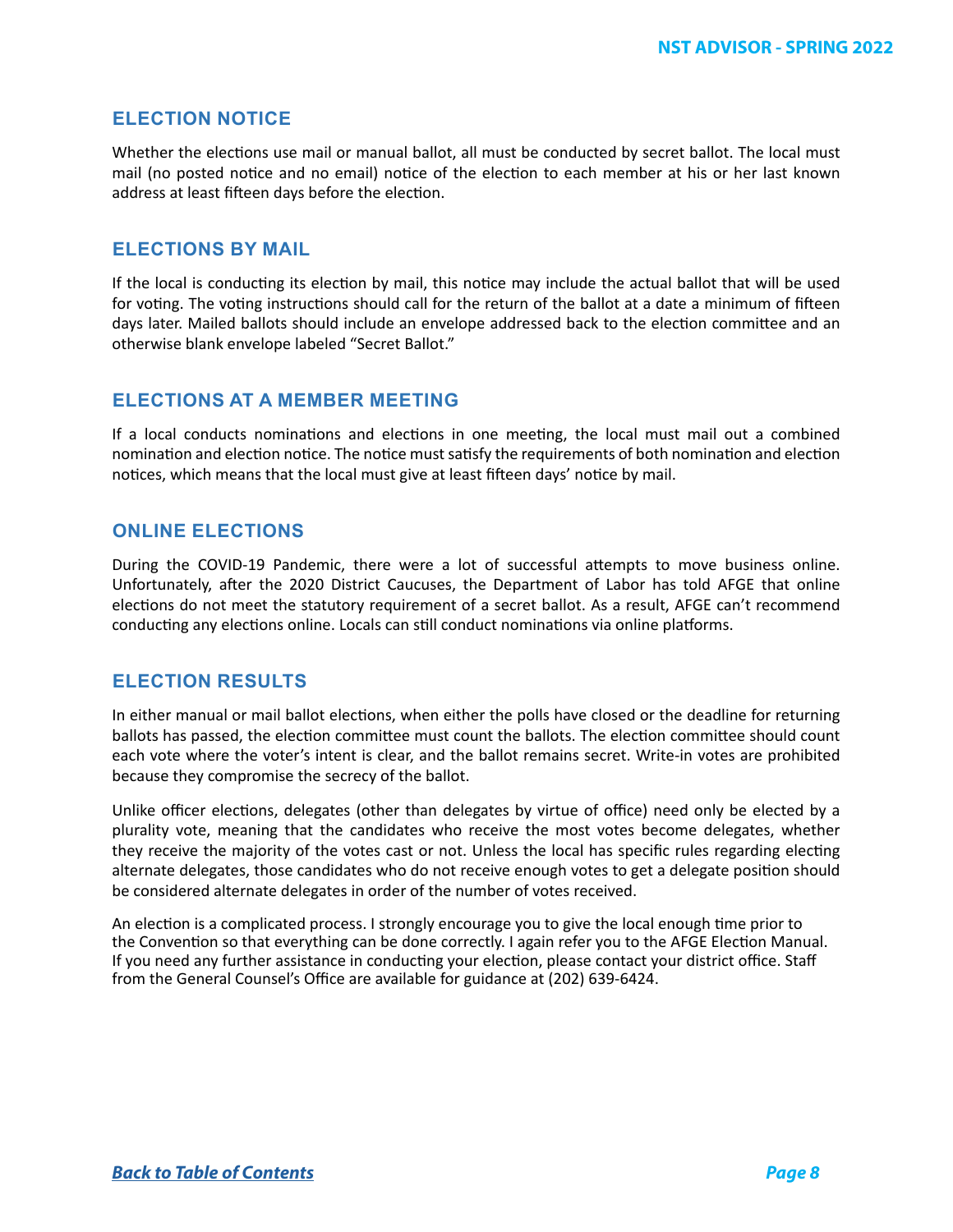## <span id="page-10-0"></span>CREDENTIALING REQUIREMENTS

### Dr. Arla J. Bentley, Deputy Administrator to NST

AFGE's 42nd National Convention will be held at the Swann & Dolphin in Orlando, Florida. In addition to voting for the Federation's National Officers, Local and Council delegates will propose, debate, and vote on changes to the AFGE National Constitution and other resolutions. All officers will serve, and constitutional changes will be effective until the next Convention in **2024**.

To be seated at the convention all delegates must go through the credentialing process. This process validates that the member and Local or Council is eligible to attend and cast votes.

### **WHAT IS A CREDENTIAL?**

This Convention differs from previous Conventions in that we are no longer distributing or requiring the mailing of a Credential form. Registration for this convention is all electronic via the CVENT platform. Information about registering for this Convention was sent via email to the email address provided to our database. You can also access the registration information on the AFGE website. The Convention Call and other supplemental documents with information concerning electing delegates is available.

### **REQUIREMENTS TO BE CREDENTIALED**

AFGE's Constitution defines the requirements for delegates to be credentialed.

Locals and Councils are notified of their voting strength and the number of delegates to which they are entitled. After the Local or Council is notified as to the number of delegates allowed, the affiliate can determine whether it needs to elect additional delegates and how many.

Elections must be conducted in accordance with the rules and regulations of the Department of Labor and AFGE's National Constitution. Local and Council constitutions and bylaws will generally contain additional rules that must be followed. All delegates must be elected not later than 30 days prior to the National Convention **(May 21, 2022).**

### **NATIONAL AND COUNCIL PCT**

To qualify for seating at the National Convention, all Locals and Councils are required to be current on their payments with the National office. Delegates from a previous convention also approved a change to the National Constitution requiring all Locals be current on their payments to related bargaining councils (if any). All payments to the National Office and related councils must be paid as of 60 days prior to the convention which is **April 21, 2022**.

In the Convention Call sent out to all Locals and Councils, Local Eligibility is stated as the following:

### **LOCAL ELIGIBILITY**

According to Article VI, Section 1, of the AFGE National Constitution, in order to be entitled to representation at the National Convention, a local must pay all per capita tax and all other accounts due to the Federation, including bargaining councils. In addition, no local will be eligible to vote at the National Convention unless per capita tax, bargaining council dues and any other accounts due to the Federation or bargaining councils are paid in full 60 days prior to convening the event. Each local is notified of its current balance on MyLocal on an ongoing basis.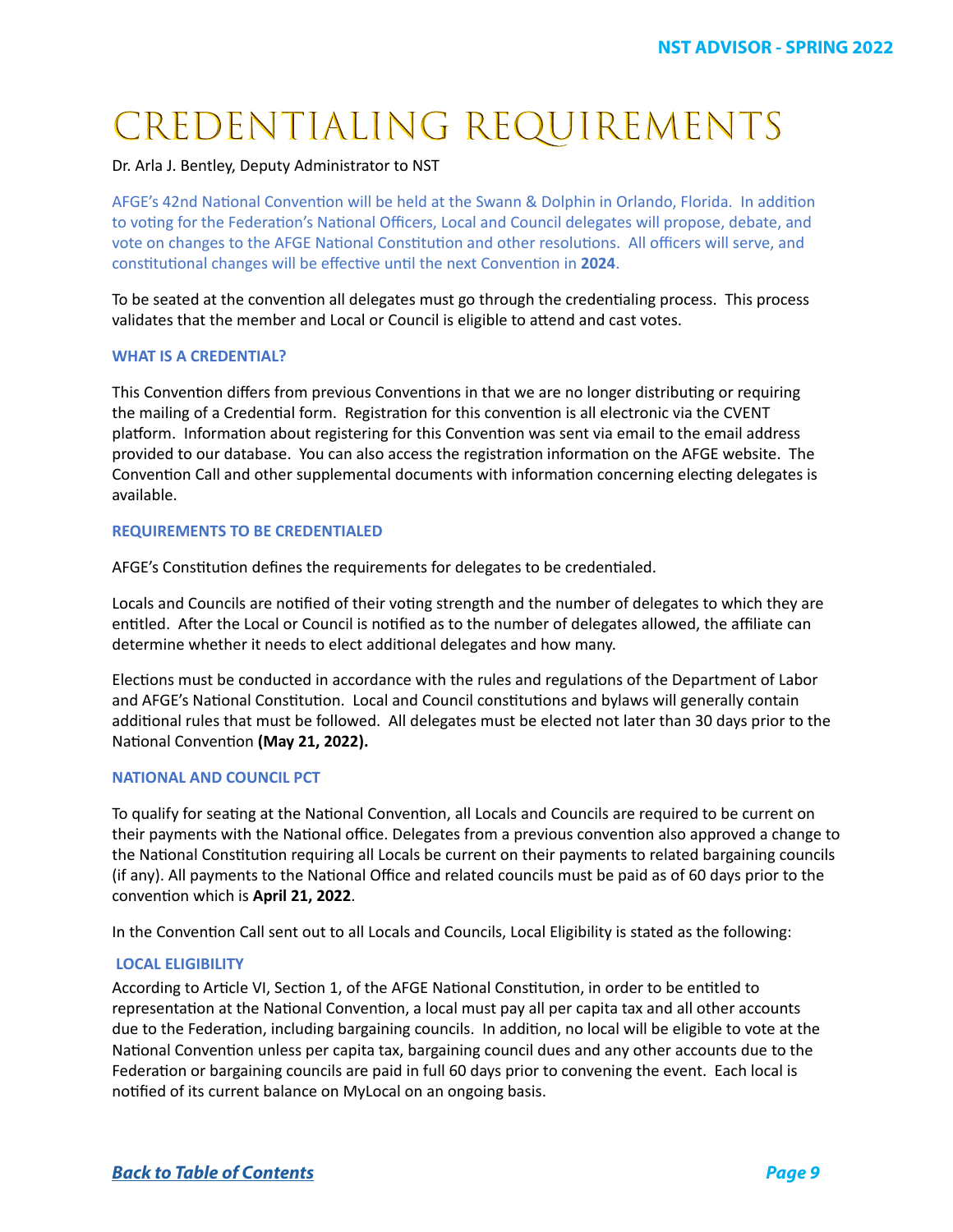The 60-day deadline for payment of per capita tax and all other accounts due to AFGE is April 21, 2022. In order for a non-insured local to be eligible to participate in the National Convention, all per capita tax, including the March per capita tax, which is due on or before April 20, 2022, plus any other accounts due must be paid and received by AFGE by April 21, 2022. In order for an insured local to be eligible to participate in the National Convention, all per capita tax, including the April per capita tax, which is due on or before April 1, 2022, plus any other accounts due must be paid and received by AFGE by April 21, 2022. Locals will be advised of their eligibility status by the National Secretary-Treasurer's Office on or about April 21, 2022. After April 21, 2022, there is no opportunity for locals to pay delinquent per capita tax and other miscellaneous charges to become eligible.

### **STEPS FOR CREDENTIALING**

To qualify for credentialing, Local or Council officers must follow these steps:

- 1. Be current in per capita and other accounts to AFGE and bargaining councils
- 2. Elect delegates in accordance with applicable rules
- 3. Register delegates online (CVENT). Registration information can be found at [www.afge.org](http://www.afge.org)
- 4. Pay registration fee
- 5. Check in at Convention

AFGE does not have the authority to alter any of the requirements for delegates to be credentialed. Only those members of Locals and Councils that follow these requirements will be registered as delegates.

### **WHAT DOCUMENTS YOU'LL PROVIDE DURING ONLINE REGISTRATION?**

After entering delegate information in the online registration process, each Local and Council will be required to provide documentation detailing the Local or Council rules and results of election meetings. The required documents include the:

- **Constitution**
- **Bylaws**
- For delegate by Virtue:
	- o Officer election notice
	- o Officer election meeting minutes or tally sheet
- For other delegates:
	- o Election notice
	- o Election meeting minutes or tally sheet

There is only a need to upload one copy of the aforementioned documents in CVENT for all delegates.

### **WHAT HAPPENS NEXT?**

After review of the credential submissions and all criteria have been met, each registered delegate will receive a confirmation letter stating that the delegate has been certified. If additional information is required or if there is an issue with the delegate election, the Local President will be immediately contacted to resolve the issues.

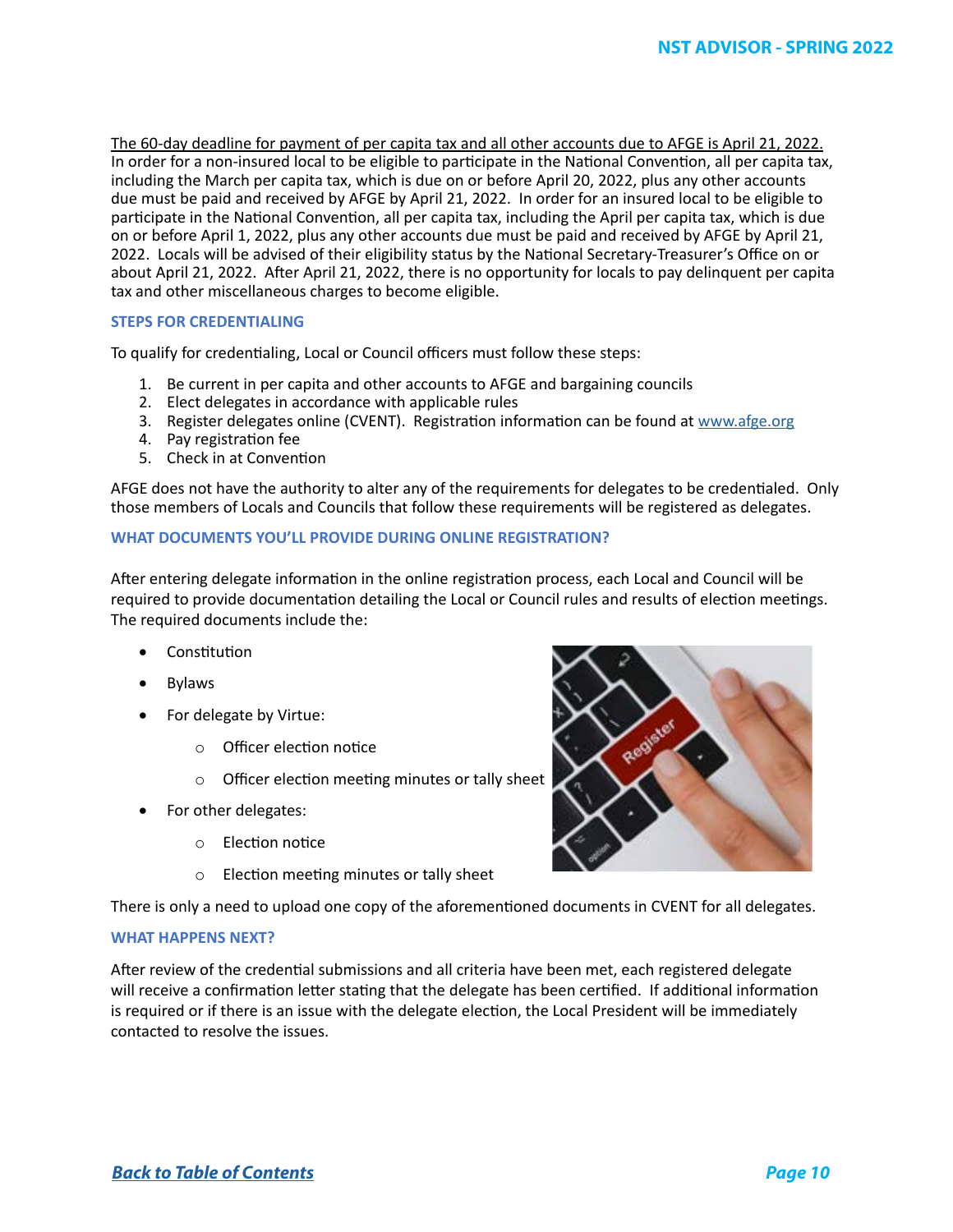### <span id="page-12-0"></span>NATIONAL SECRETARY-TREASURER ADDITIONAL TOPICS

### **Bonds**

The tri-annual AFGE Bond Certificates were renewed for January 2022 to January 2025. You will notice on your ledger the charge for your renewal. DOL requires that unions cover at least 10% of the cash they handle. Since AFGE has more than 1,000 affiliates, we ask for the locals/councils to review their required amount each year when preparing their LM reports. The calculation is as follows:

|   | <b>Beginning Cash Balance</b>         |
|---|---------------------------------------|
|   | <b>Total Cash Receipts</b>            |
|   | <b>Total Cash Handled</b>             |
| x | 10% required by DOL                   |
|   | <b>Required Minimum Bond Coverage</b> |

The local/council can elect to be covered for more than the Required Minimum Bond Coverage. We suggest that locals/council be bonded for 20% of the Total Cash Handled. However, this is totally up to the local.

If you would like to receive an electronic bond certificate for your local/council; or would like to make an adjustment to your current bond coverage, please send an email to Wanda Manson on [Wanda.Manson@afge.org](mailto:Wanda.Manson%40afge.org?subject=).

### **990 Filing**

This is a reminder that the deadline to file your IRS 990 report with the Internal Revenue Service is fast approaching. The due date for AFGE Affiliates with a **fiscal year end date of December 31, 2021** is May 15, 2022. If your fiscal year end is not December  $31^{st}$ , the due date of the IRS 990 is the  $15^{th}$  day of the fifth month after the end of your fiscal year (example: if your fiscal year end is March  $31^{st}$ , then the IRS 990 is due August 15<sup>th</sup>).

Additionally, the Internal Revenue Service is now requiring that all 990 and 990-EZ forms be filed electronically. To assist locals with electronically filing the IRS Form 990 or 990-EZ, we have contacted two tax consultants willing to input and electronically file for AFGE Locals/Councils. Please click this [link](https://www.afge.org/leaders-activists/financial-officers-training/nst-alerts/lm-and-990-report-due-dates/) for further details on the electronic filing. The two vendors are as follows:

| <b>Warren Strother III Tax &amp; Financial Services</b> | <b>Greenfield Financial Services, Inc.</b> |
|---------------------------------------------------------|--------------------------------------------|
| Warren Strother                                         | Veneranda Toledo                           |
| n1sparkman@aol.com                                      | vene@greenfieldsfinancial.com              |
| 511 11th Street SE, 2nd Floor                           | 1159 Iowa Ave., Ste. 118                   |
| Washington, DC 20003                                    | Riverside, CA 92507                        |
| Phone: (202) 544-1442                                   | Phone: 951-275-9986                        |
| Fax: (202) 544-4066                                     | Fax: 951-275-9088                          |

This does *NOT* include those locals/councils that are eligible to file the IRS Form 990-N (ePostcard). If your local/council has less than \$50,000 of cash receipts and less than \$500,000 in total assets, the local is eligible to file a 990-N (ePostcard) by clicking this link [\(990-N Filers](https://nam10.safelinks.protection.outlook.com/?url=https%3A%2F%2Fu1584542.ct.sendgrid.net%2Fss%2Fc%2FwehEm_vu1NBVXOKYSqOxTDcCdVVNsQE-W51L2POvll9v2ls7N6OvJXzfrDLgQY2vJw5CFWefZ6YFe4mrLd4w_NdyjGY2vb0hVXbSG780etSn4DYRcMsngKueqEni8q-uz0Wu2p4LL2vtoi-_EHgtnGQv-KzJw6keYS0zX5RvC-NS8d9YVfSIq7r1PUp9D_K5A1JoTehvljF6VApUqgfgZu9RT1PMr0or2OnkNy2JqyMNeUXs9AtyOCAlRnKhYJcdfmbLW4lVaOe3eMKSWyAmqIK6tY0UyIikED3M3HRYpHWTe_feqTI3qaqi9ziYfPiihWquI249JF2NzLnwGmYMFvV62W4sE__RdUoZ0vd00z7GEQnllMz3WvlAzjA2ldoqLQpquh-CDMs6UKW8Ck4UixqHSebTA5oQ_Z6cSHiPZgcKfQRcpieVYYiYNbqSRvIF7vd7ZkH2jDC0lL9JAwiwzHhU4-2RFKfYrJVIFC6tkaYcVgDNp-DMUkk9EwpOIrp8HVNmWOa_Jne1RnoNRhgcXSeI57lWasSXdW7JBduQIuzHcSGQHIZwF15BL54LA9qUXOspj4q6UphIFR_9y9vZywEIgsGdiems0tMVXaeHJNpCkUPeeScUlWjfrZ2Mj_w7nIyMIJap6U1fS73kPOAcnc5rfmRfSLTWrZEzcEgVMgzL3XfFO9UfoExN60GUJg11dClqfgxxFVdfX8a76hgfp-gBIFaswvqZQ2RbcGbSZt_lyw1O4M4rQoLnSsN3DSJcGsxwiN7tzfyoPPk0MGdV_J10Z8-HBXuU3rAN_qiGj5kCu-vsik16sS9xj36DcQ6zWsC4ffIgq8i5_9IC2GpAk7ErnADGcnHBz8P6g9y13VW4gSnvS4k9UQoZsVtCCPCf1lskOMivtpX0u5czCQJegLAYABuOXgFmSNNrsq5rbv8%2F3jm%2FdgLiPt_JQrCuvqy24_SPWg%2Fh1%2FKFQ6kgbTTcdQJlbixA0IP4sN4qGdZeitGLK_1FpqFSE&data=04%7C01%7Cblandc%40afge.org%7Cc7aecc58fc1346f09b9008d9f175080c%7C527c0fbbcd144643a3b4d84bb5954133%7C1%7C0%7C637806307231060302%7CUnknown%7CTWFpbGZsb3d8eyJWIjoiMC4wLjAwMDAiLCJQIjoiV2luMzIiLCJBTiI6Ik1haWwiLCJXVCI6Mn0%3D%7C3000&sdata=vBYK2ruudoDxxX8eqKPqGbdfVgb6Vr8NKIlQIsW0igw%3D&reserved=0)).

If you need assistance, please feel free to contact one of the members of the Compliance Team:

| <b>Willie Hope</b>                       | <b>Teya Bruce</b>                      |
|------------------------------------------|----------------------------------------|
| willie.hope@afge.org<br>$(202)$ 639-6949 | teya.bruce@afge.or<br>$(202)$ 279-0746 |
|                                          |                                        |

*Willie Hope Teya Bruce Omar Arnold* g tega.bruce@afge.org texas.bruce@afge.org (202) 639-6499